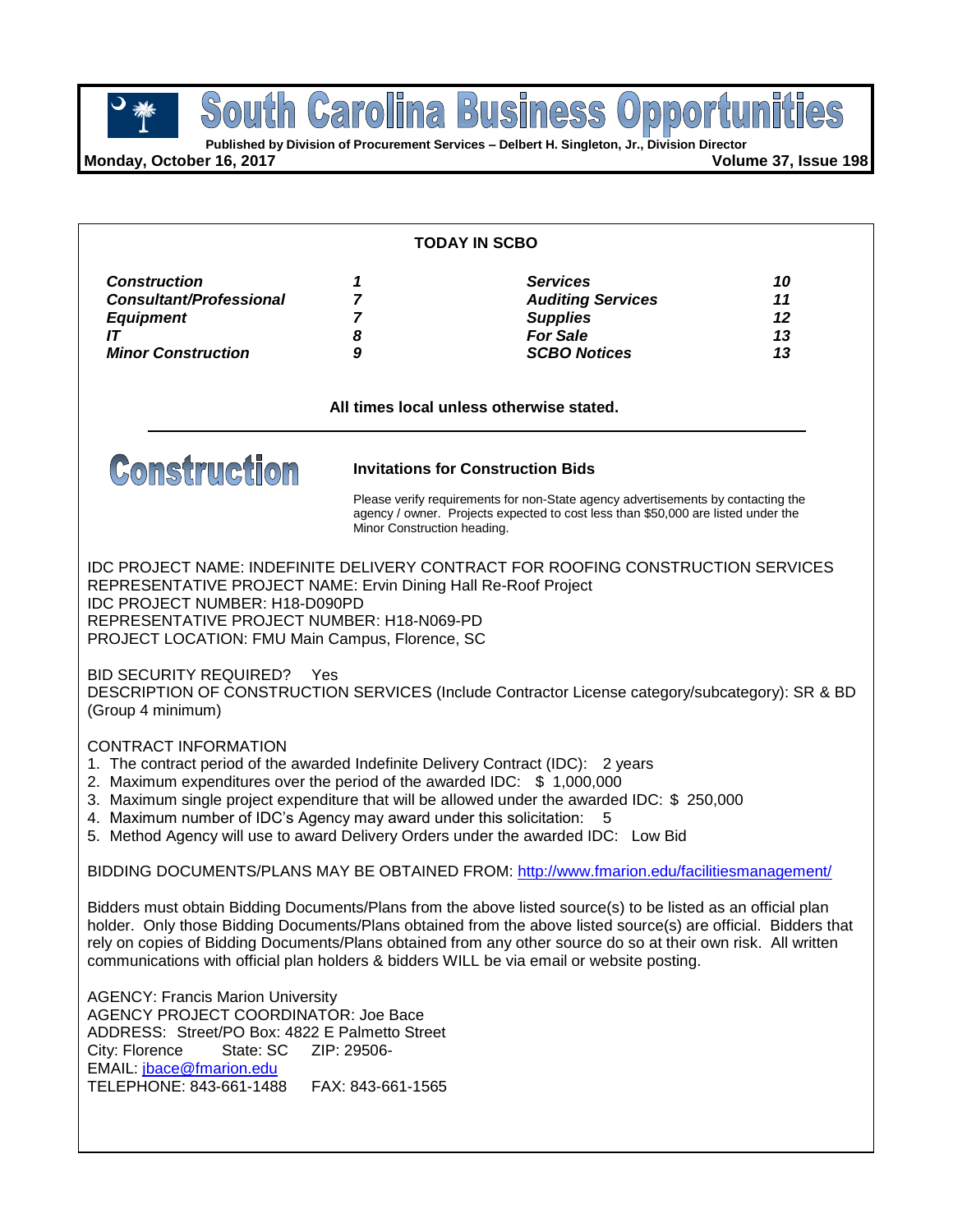#### **Monday, October 16, 2017 2 Volume 37, Issue 198**

PRE-BID CONFERENCE: Yes MANDATORY ATTENDANCE: No<br>PRE-BID DATE: 10/24/17 TIME: 3:00pm PLACE: Facilities Conference R PRE-BID DATE: 10/24/17 TIME: 3:00pm PLACE: Facilities Conference Room BID CLOSING DATE: 11/8/17 TIME: 3:00pm PLACE: Facilities Conference Room

BID DELIVERY ADDRESS: Attn: Joe Bace 4822 E Palmetto Street, Physical Plant Bldg. Florence, SC 29506

PROJECT NAME: ANDERSON SCHOOL DISTRICT 5 - WESTSIDE HIGH SCHOOL FOOTBALL STADIUM TOILETS PROJECT NUMBER: 017296.00 PROJECT LOCATION: Anderson, SC 29621

BID SECURITY REQUIRED? Yes PERFORMANCE BOND REQUIRED? Yes

PAYMENT BOND REQUIRED? Yes CONSTRUCTION COST RANGE: \$ 500,000

DESCRIPTION OF PROJECT: Demolition of Existing Toilets and Construction of New Toilets

BIDDING DOCUMENTS/PLANS MAY BE OBTAINED FROM: ARC Spartanburg, SC

IN ADDITION TO THE ABOVE OFFICIAL SOURCE(S), BIDDING DOCUMENTS/PLANS ARE ALSO AVAILABLE AT: Hard copies of bidding requirements, plans, specifications and addendums may be purchased directly from ARC, 7092 Howard Street, Spartanburg SC 29303. To pre-order sets, contact Susan Wilson at 864-585-8388. To electronically view the bidding requirements, plans and specifications free of charge, email Susan Wilson at [Susan.Wilson@e-arc.com](mailto:Susan.Wilson@e-arc.com) to receive the direct link to the Plan Room for this project. NOTE: In order to receive electronic notification concerning the release of addenda, bidders and sub-bidders must register their intent to bid this project with Debbie Greene at McMillan Pazdan Smith Architecture [\(dgreene@mcmillanpazdansmith.com](mailto:dgreene@mcmillanpazdansmith.com) or 864-585-5678).

Questions during bidding shall be submitted in writing to Michael Chewning, AIA, LEED AP [mchewning@mcmillanpazdansmith.com](mailto:mchewning@mcmillanpazdansmith.com)

The list of the Pre-Qualified General Contractors and is included in the construction documents. All other subcontractors, vendors, suppliers, etc. shall meet the requirements of the plans and specifications.

General Contractors

Brantley Construction Company, LLC, Cely Construction Company, Clayton Construction Company, Inc., Edcon, Inc., Harper Corporation, Hogan Construction Group, LLC, Lazer Construction Company, Inc., Matrix Construction Company, Inc., MAR Construction Company, M.B. Kahn Construction Company, Inc., McKnight Construction Company, Melloul-Blamey Construction SC, Ltd., Sherman Construction, Sossamon Construction Company, Inc., THG Construction, Inc., Triangle Construction Company, Inc.

ARCHITECT-ENGINEER NAME: McMillan Pazdan Smith A-E CONTACT: Michael Chewning, AIA A-E ADDRESS: Street/PO Box: 127 Dunbar Street<br>City: Spartanburg State: SC ZIP: 29306-City: Spartanburg EMAIL: [mchewning@mcmillanpazdansmith.com](mailto:mchewning@mcmillanpazdansmith.com) TELEPHONE: 864-585-5678 FAX: 864-542-9451

AGENCY/OWNER: Anderson School District Five AGENCY PROJECT COORDINATOR: Wess Grant, Director of Operations ADDRESS: Street/PO Box: 400 Pearman Dairy Road City: Anderson State: SC ZIP: 29625- EMAIL: [wessgrant@anderson5.net](mailto:wessgrant@anderson5.net) TELEPHONE: 864-260-5000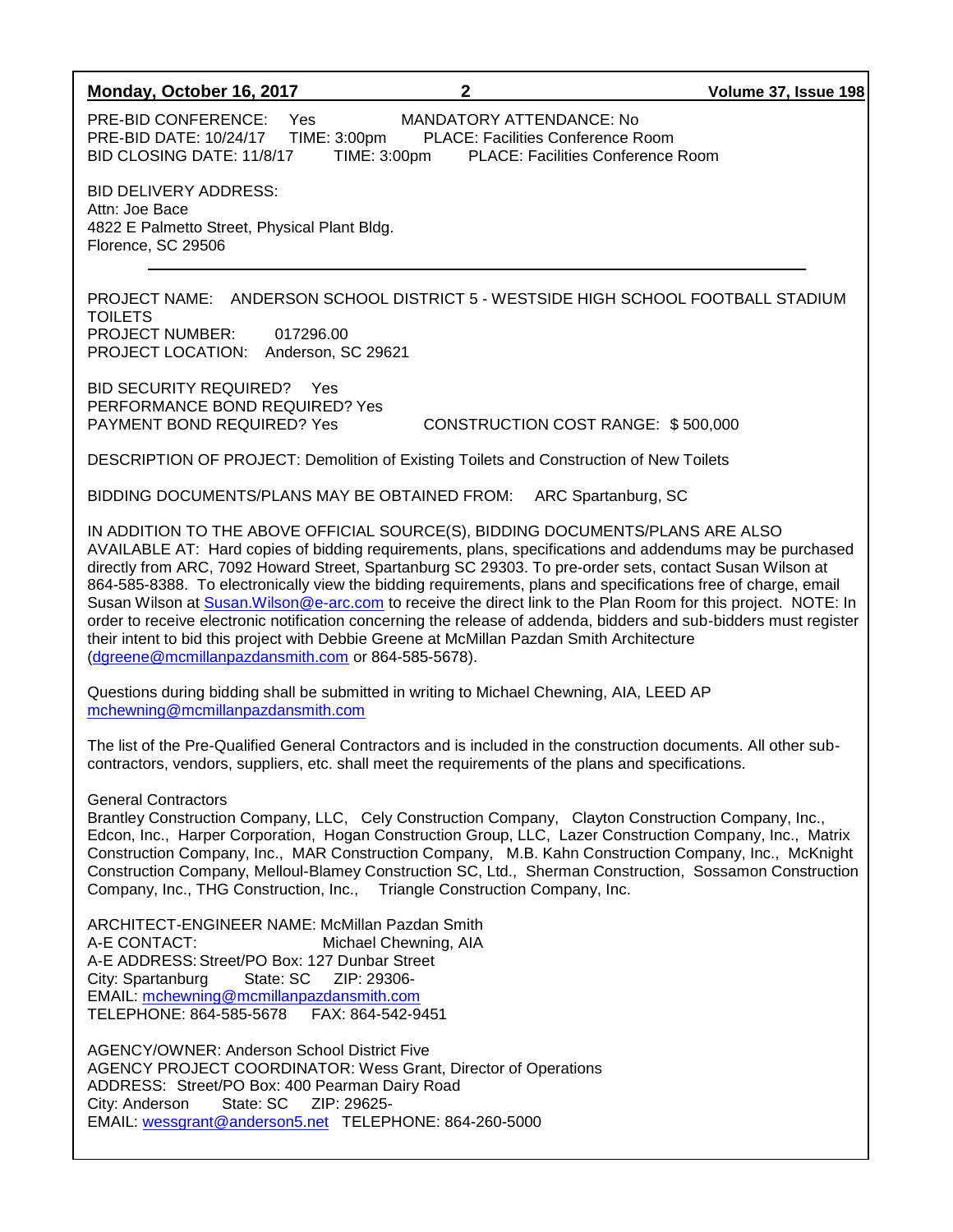### **Monday, October 16, 2017 3 Volume 37, Issue 198**

PRE-BID CONFERENCE: Yes MANDATORY ATTENDANCE: Yes

PRE-BID DATE: 10/24/2017 TIME: 1:30pm PLACE: District Office - Anderson School District 5 BID OPENING DATE: 11/7/2017 TIME: 1:30pm PLACE: District Office - Anderson School District 5

BID DELIVERY ADDRESS: Attn: Wess Grant, Director of Operation 400 Pearman Dairy Road Anderson, SC 29625

### **REQUEST PROPOSAL FOR REMOVAL OF ASBESTOS MATERIALS**

NOTICE IS HEREBY GIVEN – The City of Spartanburg is requesting proposals to remove asbestos materials at 581 South Center Street.

Proposal No: 1718-11-07-01

The City of Spartanburg, hereby, notifies all proposers that it will affirmatively ensure that all disadvantaged and women's business enterprises will be afforded full opportunity to submit proposals in response to this invitation and will not be discriminated against on the grounds of gender, race, color, or national origin in consideration for an award.

The City of Spartanburg reserves the right to reject any or all proposals or to waive any informality in the qualifications process. Proposals may be held by the City of Spartanburg for a period not to exceed sixty (60) days from the date of the opening of Proposals for the purpose of reviewing the Proposals and investigating the qualifications of prospective parties, prior to awarding of the Contract. The vendor that is awarded the proposal will be required to obtain a City of Spartanburg Business License.

Technical questions regarding the scope of services should be directed to Jeff Tillerson, Senior Code Enforcement Officer; City of Spartanburg at 864-596-2911.

IF YOU CANNOT COMPLETE THIS WORK WITHIN 30 DAYS OF ASSIGNMENT DO NOT BID ON THIS PROJECT.

Please submit two (2) copies of your sealed proposals: A pre-bid tour will be Tuesday, October 31, 2017 at 10:00am at the site. Furthermore, be prepared to gain entry into boarded structures and have sufficient lighting to make an assessment.

Sealed Proposals shall be submitted to Carl Wright, Procurement and Property Manager, on or before Tuesday, November 7, 2017 no later than 3:00pm, City Hall, 145 W. Broad Street, at which time they will be publicly opened and read aloud in the Training Room, same location.

Proposals can be hand delivered or mailed to the following address:

City of Spartanburg PO Box 5107 145 W. Broad Street Spartanburg, SC. 29304 Attn: Procurement and Property Division

For further information and complete Proposal Package, please contact the Procurement and Property office at 864-596-2049. Complete proposal package also available at [www.cityofspartanburg.org](http://www.cityofspartanburg.org/) by following the links for Invitations for bids.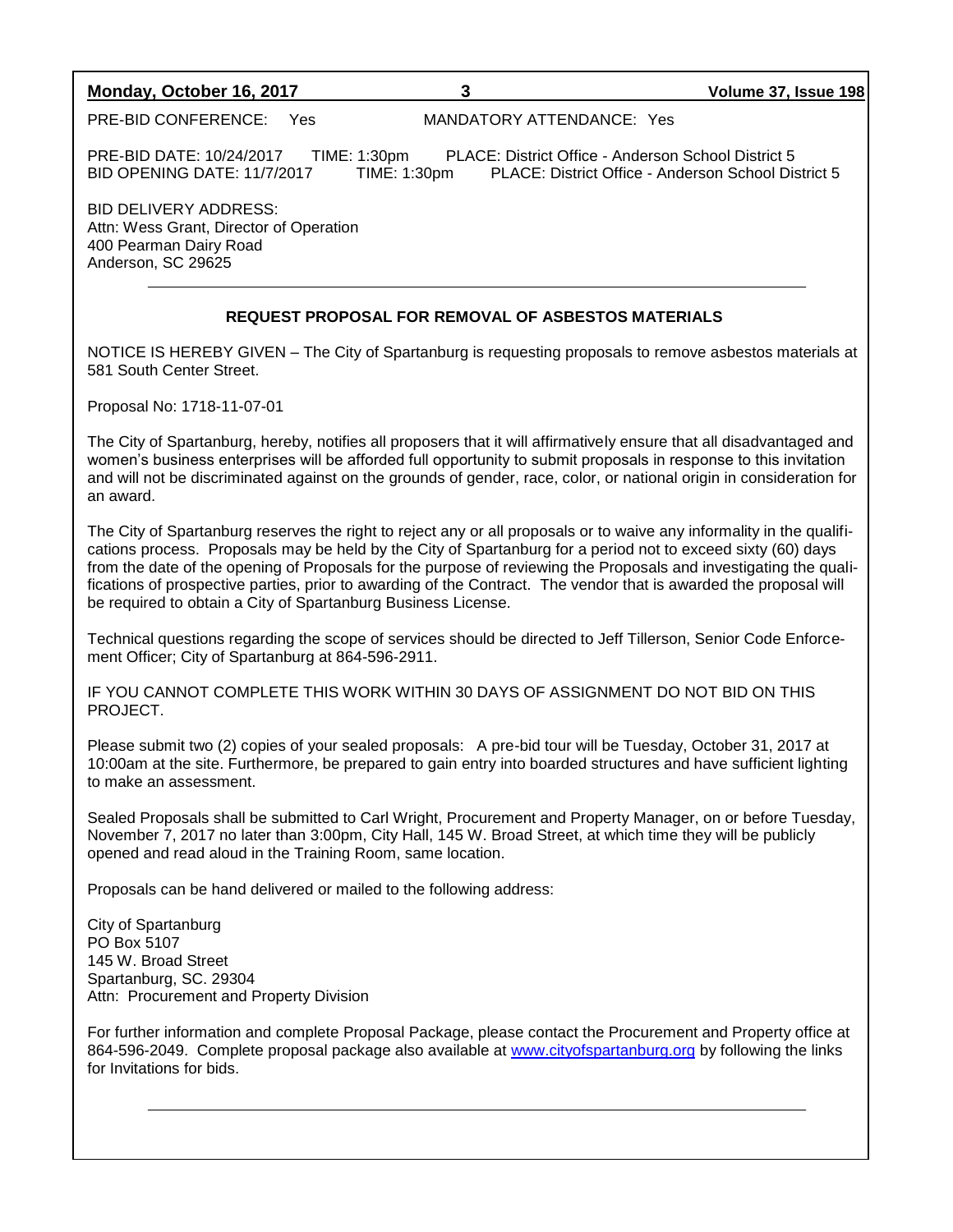### **Monday, October 16, 2017 4 Volume 37, Issue 198**

### **REQUEST FOR PROPOSALS TO DEMOLISH RESIDENTIAL STRUCTURE**

NOTICE IS HEREBY GIVEN – The City of Spartanburg is requesting proposals from licensed asbestos abatement contractors to demolish a heavily fire damaged residential structure, with asbestos contamination in the City of Spartanburg, located at 0 Norris Street, AKA 108 Norris Street, Parcel #7-16-05-009.03 - Spartanburg, SC.

Proposal No: 1718-10-31-01

The City of Spartanburg, hereby, notifies all proposers that it will affirmatively ensure that all disadvantaged and women's business enterprises will be afforded full opportunity to submit proposals in response to this invitation and will not be discriminated against on the grounds of gender, race, color, or national origin in consideration for an award.

The City of Spartanburg reserves the right to reject any or all proposals or to waive any informality in the qualifications process. Proposals may be held by the City of Spartanburg for a period not to exceed sixty (60) days from the date of the opening of Proposals for the purpose of reviewing the Proposals and investigating the qualifications of prospective parties, prior to awarding of the Contract. The vendor that is awarded the proposal will be required to obtain a City of Spartanburg Business License.

IF YOU CAN'T COMPLETE THIS WORK WITHIN 30 DAYS OF ASSIGNMENT DO NOT BID ON THIS PROJECT.

Pre-Bid: The pre-bid tour is scheduled October 24, 2017 at 9:00am at the site.

Please submit two (2) copies of your sealed proposals:

Sealed Bids Due Tuesday, October 31, 2017 no later than 3:00pm. Proposals must be submitted to Carl Wright, Procurement and Property Manager, City Hall 145 W. Broad Street, at which time they will be publicly opened and read aloud in the Training Room.

Technical questions regarding the scope of services should be directed to Jeff Tillerson, Senior Code Enforcement Officer and City of Spartanburg at 864-596-2911.

Proposals can be hand delivered or mailed to the following address:

City of Spartanburg PO Box 5107 145 W. Broad Street Spartanburg, SC 29304 Attn: Procurement and Property Division

For further information and complete Proposal Package, please contact the Procurement and Property office at 864-596-2049. Complete proposal package also available at [www.cityofspartanburg.org](http://www.cityofspartanburg.org/) by following the links for Invitations for bids.

### **TOWN OF LYMAN**

The Town of Lyman is seeking bids for approximately 164 square yard concrete estimate for a sidewalk project that would include forming, pouring concrete, site work, grading, backfill, seeding and haying.

The sidewalk should be 4 inches thick using 3000psi concrete, with control joints and broom finish.

For bid packet please contact the following:

Gregg A. Miller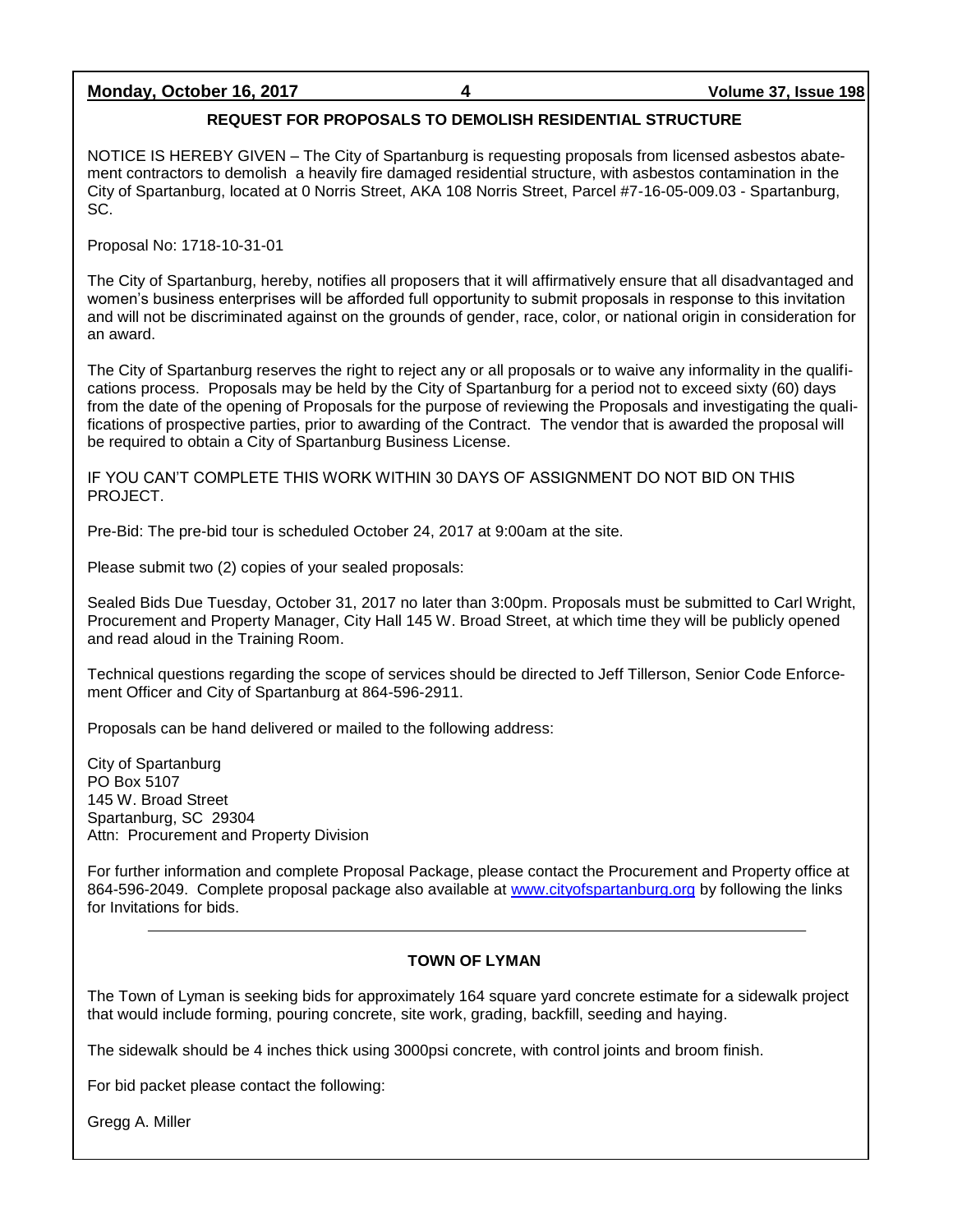### **Monday, October 16, 2017 5 Volume 37, Issue 198**

Town of Lyman 81 Groce Road Lyman, SC 29365 864-485-0402 [gmiller@lymansc.gov](mailto:gmiller@lymansc.gov)

All bids are due by Tuesday October 31st, 2017 at 11:00am. Please send to the address listed above. Any bids received after that date and time, will not be considered. The Town of Lyman reserves the right to reject and all bids, in the best interest of the Town.

### **CITY OF COLUMBIA**

The City of Columbia is accepting bids from qualified contractors for the following:

"WATER MAIN REPLACEMENT AT BOOKMAN ROAD (WM4414)" MENTOR PROTÉGÉ PROJECT (MPP) BID# 024-17-18-BF

Bid Deadline: October 24, 2017 at 1:00pm

Information can be viewed using the City of Columbia's online bidding system eBidcolumbiasc at [https://columbiasc.ionwave.net.](https://columbiasc.ionwave.net/)

A Non-Mandatory Pre-Bid Meeting is scheduled for October 18, 2017 at 1:00pm at 1800 Main Street, 2nd Floor Conference Room, Columbia, SC 29201.

The deadline for questions and/or additional information is October 20, 2017 by 12:00pm and these must be submitted using eBidcolumbiasc.

### **FM1707 REPLACEMENT OF SELECTED FIELD PADS AT JOSEPH P. RILEY, JR. BALLPARK**

INVITATION FOR CONSTRUCTION BIDS

The City of Charleston Department of Parks is soliciting bids from interested Sport Padding Companies. The project consists of replacing selected field wall padding at Joe P. Riley Ball Park, 360 Fishburne St., City of Charleston. The budget range is \$30,000.00 to \$40,000.00.

- Bid Documents will be available on or after 10/16/2017, from the Department of Parks office at 823 Meeting Street, Charleston, SC. There is no plan deposit.
- Interested contractors may obtain a copy of the bid package on City of Charleston's Bid line <http://www.charleston-sc.gov/Bids.aspx?CatID=18> or by contacting Leon Patat.
- A non-mandatory pre-bid meeting will be held on site at 360 Fishburne St., Charleston, SC 29403 at 10:00am on 10/31/2017.
- Sealed bids will be due on 11/17/2017, 2017, at 2:00pm at the City of Charleston, Department of Parks, 823 Meeting St., Charleston, SC 29403.

Interested parties please contact Leon Patat, Superintendent at 843-371-6430 or [PatatL@Charleston-SC.gov.](mailto:PatatL@Charleston-SC.gov)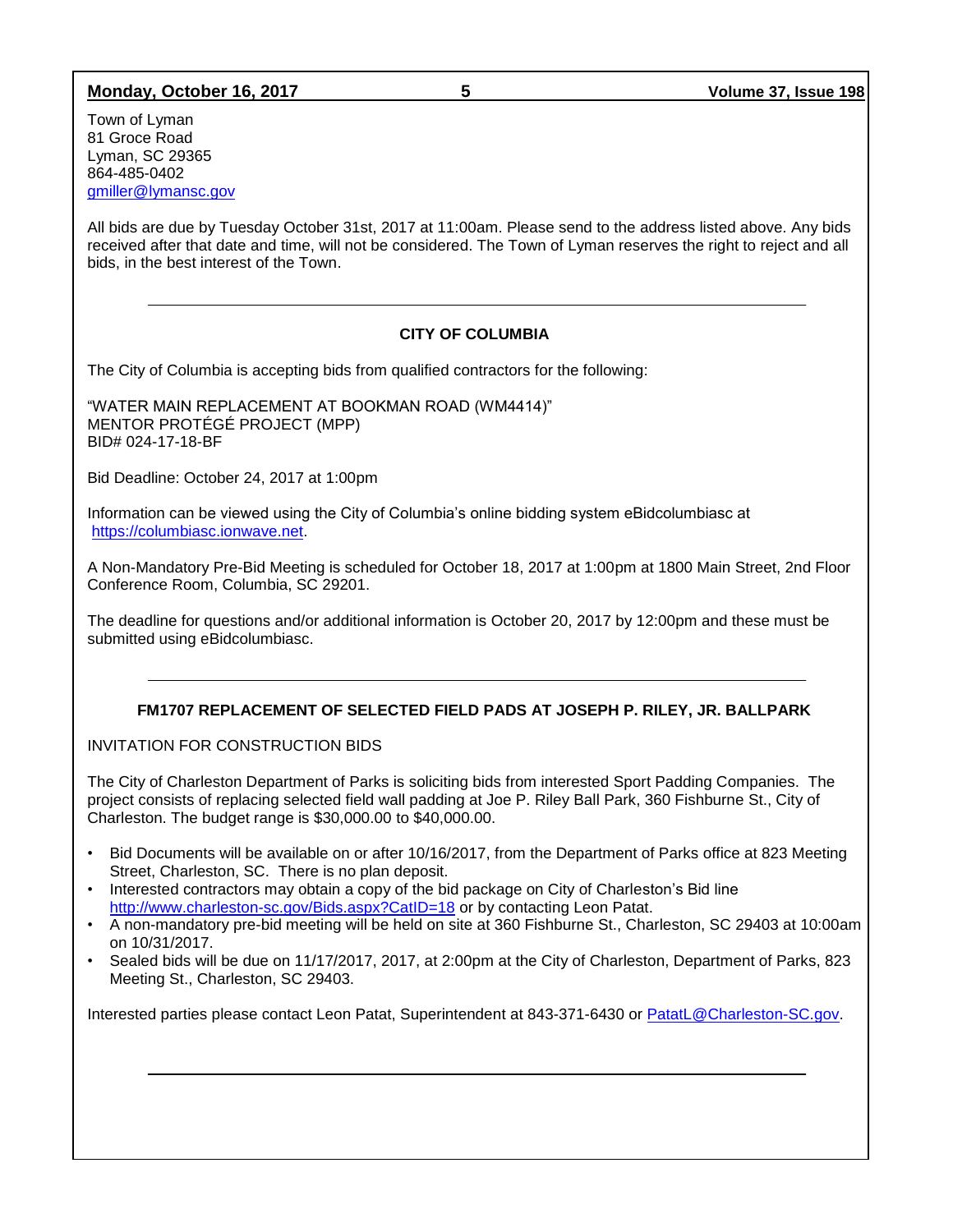### **Monday, October 16, 2017 6 Volume 37, Issue 198**

### **CITY OF FLORENCE, SC -- INVITATION TO BID NO. 2017-117**

### **ASBESTOS ABATEMENT AND DEMOLITION SERVICES**

The City of Florence is accepting bids from qualified bidders to provide asbestos abatement and demolition services to the properties located at 1022 W. Marion Street, 924 W. Marion Street, 558 N. Alexander Street, 814 Gladstone Street, 406 Railroad Avenue and 207 W. Liberty Street Florence, SC.

Mandatory Pre-Bid Meeting: October 23, 2017 at 10:00am, beginning at 1022 W. Marion Street

Bid Opening Date/Time: October 27, 2017 at 2:00pm.

Location for the Receipt of Bids: City of Florence City Center, Purchasing/Contracting Office, 324 West Evans Street 3rd Floor, Florence, SC 299501

The invitation to bid document can be found on our website www.cityofflorence.com at the purchasing and bids link or by contacting: Lynwood F. Givens by e-mail: [lgivens@cityofflorence.com](mailto:lgivens@cityofflorence.com) or by fax at 843-665-3111.

Mailing Address: City of Florence, Office of Purchasing and Contracting, 324 West Evans Street, Florence, SC 29501

The City of Florence welcomes and encourages submissions from minority and woman owned businesses. Please indicate that you are a minority or woman owned business with your request for bid documents.

This solicitation does not commit the City of Florence to award a contract, to pay any costs incurred in the preparation of a bid, or to procure or contract for services. The City of Florence reserves the right to reject any and all responses, to cancel this solicitation, and to make an award deemed in its own best interest.

PROJECT NAME: PINE STREET SCHOOL ARCHITECTURAL AND MECHANICAL ENERGY UPGRADES - PHASE 2

PROJECT NUMBER: MPS Project # 016366.01 IFB# 17-18-06 PROJECT LOCATION: Pine Street School, 500 S Pine Street, Spartanburg, SC 29302

DESCRIPTION OF PROJECT: The work consists of a new mechanical system and acoustical tile ceilings with associated finishes for a portion of the building.

BIDDING DOCUMENTS/PLANS MAY BE OBTAINED FROM: Digital copies of bidding requirements, plans, and specifications may be obtained directly from McMillan Pazdan Smith, 127 Dunbar Street, Spartanburg SC. Contact Caitlin Shuler at 864-585-5678 or email [cshuler@mcmillanpazdansmith.com.](mailto:cshuler@mcmillanpazdansmith.com)

ARCHITECT-ENGINEER NAME: McMillan Pazdan Smith Architecture A-E CONTACT: Donald L. Love Jr., AIA A-E ADDRESS: Street/PO Box: PO Box 5331 City: Spartanburg State: SC ZIP: 29304- EMAIL: [dlove@mcmillanpazdansmith.com](mailto:dlove@mcmillanpazdansmith.com) TELEPHONE: 864-585-5678 FAX: 864-542-9451

AGENCY/OWNER: Spartanburg School District Seven AGENCY PROJECT COORDINATOR: Terry Gilmer ADDRESS: Street/PO Box: 717 Union Street City: Spartanburg State: SC ZIP: 29306- EMAIL: [tgilmer@spart7.org](mailto:tgilmer@spart7.org) TELEPHONE: 864-594-4500

PRE-BID CONFERENCE: Yes MANDATORY ATTENDANCE: Yes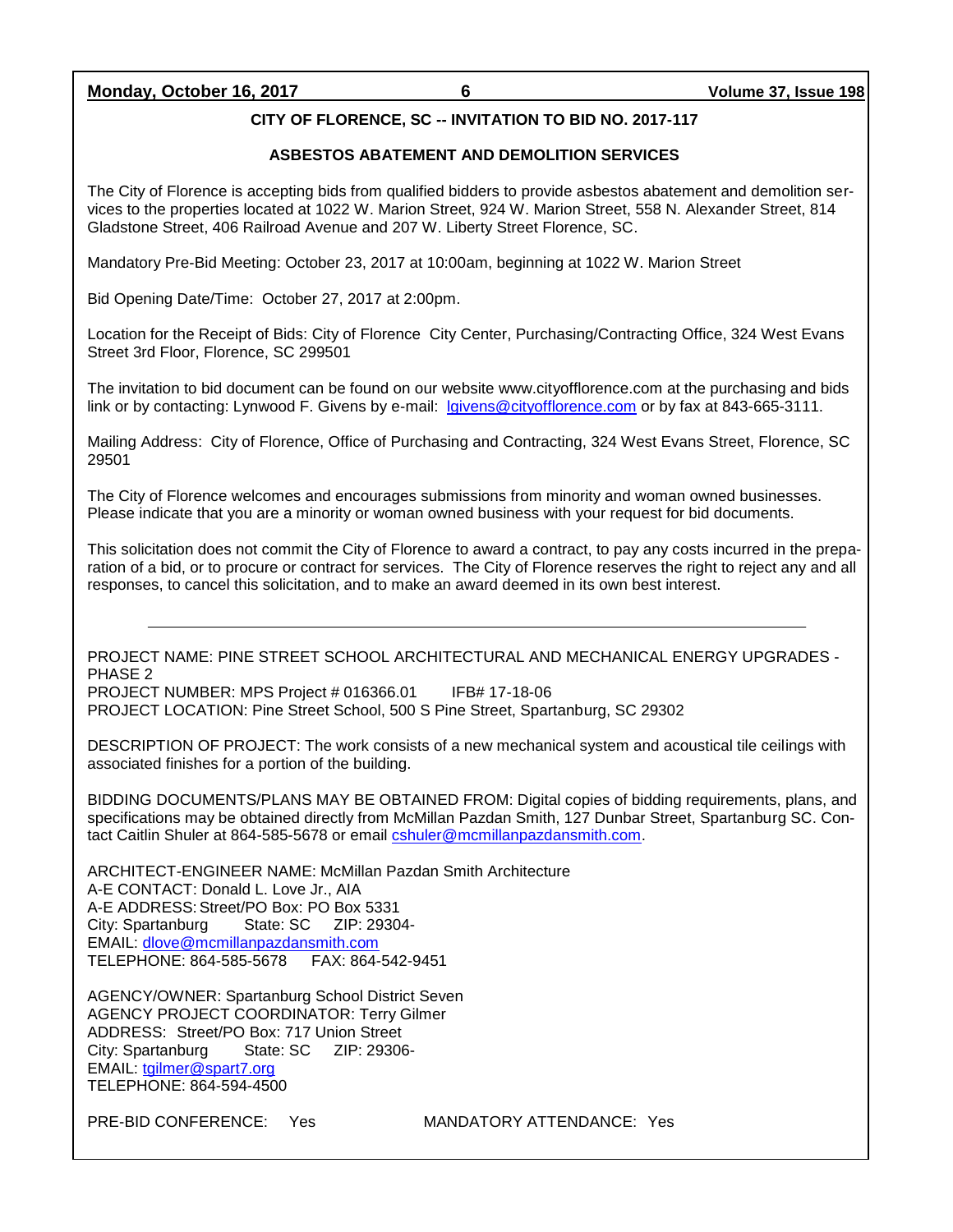

**Download Solicitation From:** <http://www.lexington1.net/departments/fiscal-services/solicitations-awards>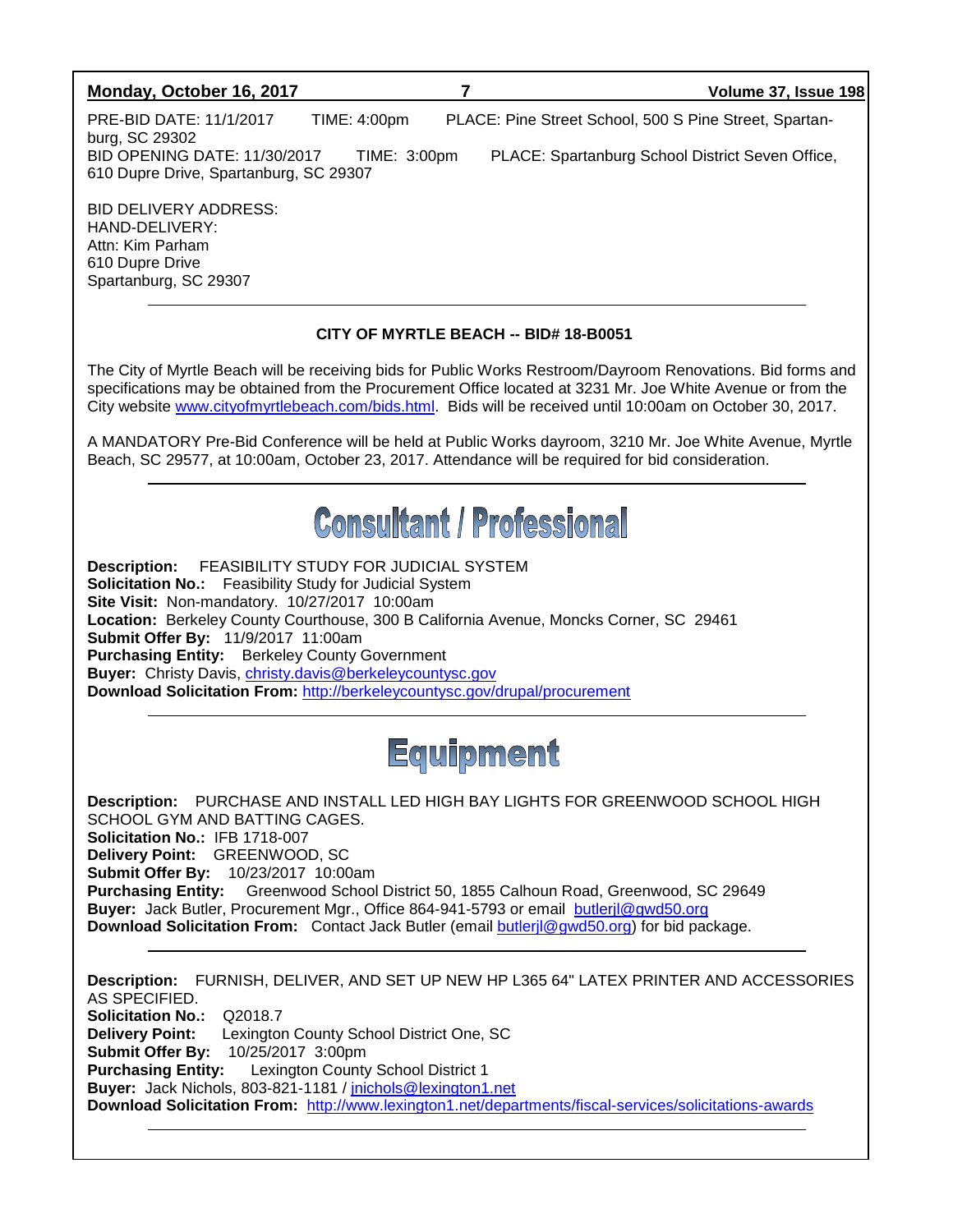### **Monday, October 16, 2017 8 Volume 37, Issue 198**

**Description:** PURCHASE AND INSTALLATION OF A NEW SEWAGE GRINDER **Solicitation No.:** IFB #18-004 **Delivery Point:** Sumter, SC **Submit Offer By:** 10/26/2017 **Purchasing Entity:** Sumter School District, 1345 Wilson Hall Rd., Sumter, SC 29150 **Buyer:** Dee Cook, Procurement Coordinator, 803-469-6900 / [dee.cook@sumterschools.net](mailto:dee.cook@sumterschools.net) **Download Solicitation From:** SumterSchools.net - Departments/Procurement

## **Information Technology**

**Description:** SAAS GATEWAY EMAIL **Solicitation Number:** 5400014377 **Submit Offer By:** 10/30/2017 **Purchasing Agency:** SCDHHS 1801 Main Street, 6th Floor Columbia, SC 29201 **Buyer:** RAYMOND BRINDLE **Email:** [Raymond.Brindle@scdhhs.gov](mailto:Raymond.Brindle@scdhhs.gov) **Download Solicitation From:**  <http://webprod.cio.sc.gov/SCSolicitationWeb/solicitationAttachment.do?solicitnumber=5400014377>

**Description:** TERMINAL SALE + TAX APPLICATION **Solicitation Number:** 5400014353 **Submit Offer By:** 10/24/2017 2:30pm **Purchasing Agency:** SC Department of Revenue 300A Outlet Pointe Blvd. Columbia, SC 29210 **Buyer:** MATTHEW WARREN **Email:** [WarrenM@sctax.org](mailto:WarrenM@sctax.org) **Download Solicitation From:**  <http://webprod.cio.sc.gov/SCSolicitationWeb/solicitationAttachment.do?solicitnumber=5400014353>

**Description:** MEDICAID DOCUMENTATION AND CLAIMS SOFTWARE FOR CHARLESTON COUNTY SCHOOL DISTRICT **Solicitation No.:** P1803 **Delivery Point:** Charleston, SC **Submit Offer By:** 11/10/2017 2:00pm<br>**Purchasing Entity:** Charleston Cour **Purchasing Entity:** Charleston County School District, Procurement Services, 3999 Bridge View Drive, North Charleston, SC 29405 Buver: Debbie Cannon, 843-566-1982, [debra\\_cannon@charleston.k12.sc.us](mailto:debra_cannon@charleston.k12.sc.us) **Download Solicitation From:** [http://www.ccsdschools.com/divisions/finance/contracts\\_and\\_procurement\\_office/supplies\\_and\\_services\\_solicit](http://www.ccsdschools.com/divisions/finance/contracts_and_procurement_office/supplies_and_services_solicitations/) [ations/](http://www.ccsdschools.com/divisions/finance/contracts_and_procurement_office/supplies_and_services_solicitations/)

**Description:** CHROMEBOOK PARTS **Solicitation No.:** 2018-011 **Delivery Point:** Irmo, SC 29063 **Submit Offer By:** 10/26/2017 11:00am **Purchasing Entity:** School District Five of Lexington and Richland Counties, 1020 Dutch Fork Road, Irmo, SC 29063 **Buyer:** Lynda Robinson, 803-476-8140 / [D5bids@lexrich5.org](mailto:D5bids@lexrich5.org) **Direct Inquiries To:** [D5bids@lexrich5.org](mailto:D5bids@lexrich5.org) **Download Solicitation From:** [www.lexrich5.org/page/16458](http://www.lexrich5.org/page/16458)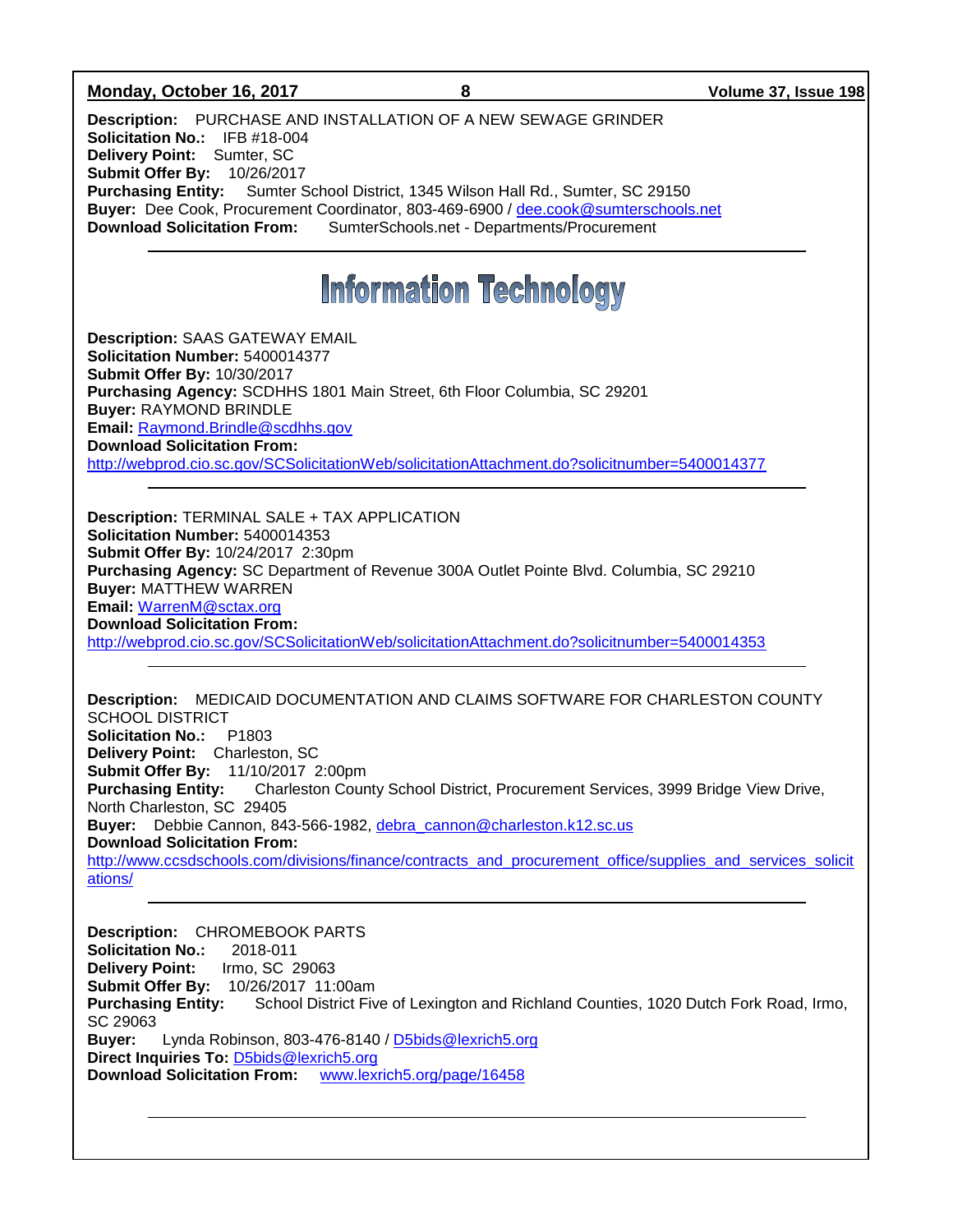| Monday, October 16, 2017                                                                                                                                     | 9                               | Volume 37, Issue 198                    |  |  |
|--------------------------------------------------------------------------------------------------------------------------------------------------------------|---------------------------------|-----------------------------------------|--|--|
| Description: WEBSITE DESIGN INCLUDING HOSTING, SUPPORT AND NEW CONTENT MANAGEMENT<br><b>SYSTEM</b>                                                           |                                 |                                         |  |  |
| Solicitation No.: RFP-MM-379-11-01-2017                                                                                                                      |                                 |                                         |  |  |
| Delivery Point: Greenwood, SC<br>Submit Offer By: 11/1/2017 3:00pm                                                                                           |                                 |                                         |  |  |
| <b>Purchasing Entity: Lander University</b>                                                                                                                  |                                 |                                         |  |  |
| Buyer: Mary McDaniel, 864-388-8242 / mmcdaniel@lander.edu<br>Download Solicitation From: http://www.lander.edu/sites/procurement-services/Solicitations.aspx |                                 |                                         |  |  |
|                                                                                                                                                              |                                 |                                         |  |  |
| <b>Minor Construction &lt;\$50,000</b>                                                                                                                       |                                 |                                         |  |  |
| PROJECT NAME: DEMOLITION OF A SINGLE FAMILY RESIDENCE                                                                                                        |                                 |                                         |  |  |
| <b>PROJECT NUMBER: 2017-10-027</b>                                                                                                                           |                                 |                                         |  |  |
| PROJECT LOCATION: 905 Blount St. Conway, SC 29527                                                                                                            |                                 |                                         |  |  |
| CONSTRUCTION COST RANGE: Under \$50,000                                                                                                                      |                                 |                                         |  |  |
| DESCRIPTION OF PROJECT: Demolition of a single family home                                                                                                   |                                 |                                         |  |  |
| BIDDING DOCUMENTS/PLANS MAY BE OBTAINED FROM: Sam LoFaso at lofasos@horrycounty.org, 843-<br>915-7040                                                        |                                 |                                         |  |  |
| <b>AGENCY/OWNER: Horry County Community Development</b>                                                                                                      |                                 |                                         |  |  |
| AGENCY PROJECT COORDINATOR: Sam LoFaso                                                                                                                       |                                 |                                         |  |  |
| <b>ADDRESS:</b><br>City: Conway                                                                                                                              | Street/PO Box: 1515 Fourth Ave. |                                         |  |  |
| EMAIL: lofasos@horrycounty.org                                                                                                                               |                                 |                                         |  |  |
| TELEPHONE: 843-915-7040                                                                                                                                      | FAX: 843-915-6184               |                                         |  |  |
| PRE-BID CONFERENCE:                                                                                                                                          | <b>Yes</b>                      | MANDATORY ATTENDANCE: Yes               |  |  |
| PRE-BID DATE: 10/20/2017                                                                                                                                     | TIME: 10:00am                   | PLACE: 905 Blount St., Conway, SC 29527 |  |  |
| <b>BID OPENING DATE: 10/27/2017</b>                                                                                                                          | TIME: 2:00pm                    | PLACE: 1515 Fourth Ave., Conway, SC     |  |  |
| 29526<br>BID DELIVERY ADDRESSES:                                                                                                                             |                                 |                                         |  |  |
| HAND-DELIVERY:                                                                                                                                               | <b>MAIL SERVICE:</b>            |                                         |  |  |
| Attn: Sam LoFaso                                                                                                                                             | Attn: Sam LoFaso                |                                         |  |  |
| 1515 Fourth Ave.                                                                                                                                             | 1515 Fourth Ave.                |                                         |  |  |
| Conway, SC 29526                                                                                                                                             | <b>Conway, SC 29526</b>         |                                         |  |  |
|                                                                                                                                                              |                                 |                                         |  |  |
| Description: INSTALL FLOORING AT BRYAN HOSPITAL GYM                                                                                                          |                                 |                                         |  |  |
| Solicitation Number: 5400014325<br>Site Visit: 10/30/2017 10:00am                                                                                            |                                 |                                         |  |  |
| Location: SCDMH 7901 Farrow Rd., Building 4, Conference Room, Columbia, SC 29203                                                                             |                                 |                                         |  |  |
| Submit Offer By: 11/08/2017 3:15pm                                                                                                                           |                                 |                                         |  |  |
| Purchasing Agency: SC Dept. of Mental Health 2414 Bull Street, Room 201 Columbia, SC 29201                                                                   |                                 |                                         |  |  |
| <b>Buyer: JEAN BEANE</b>                                                                                                                                     |                                 |                                         |  |  |
| Email: jean.beane@scdmh.org<br><b>Download Solicitation From:</b>                                                                                            |                                 |                                         |  |  |
| http://webprod.cio.sc.gov/SCSolicitationWeb/solicitationAttachment.do?solicitnumber=5400014325                                                               |                                 |                                         |  |  |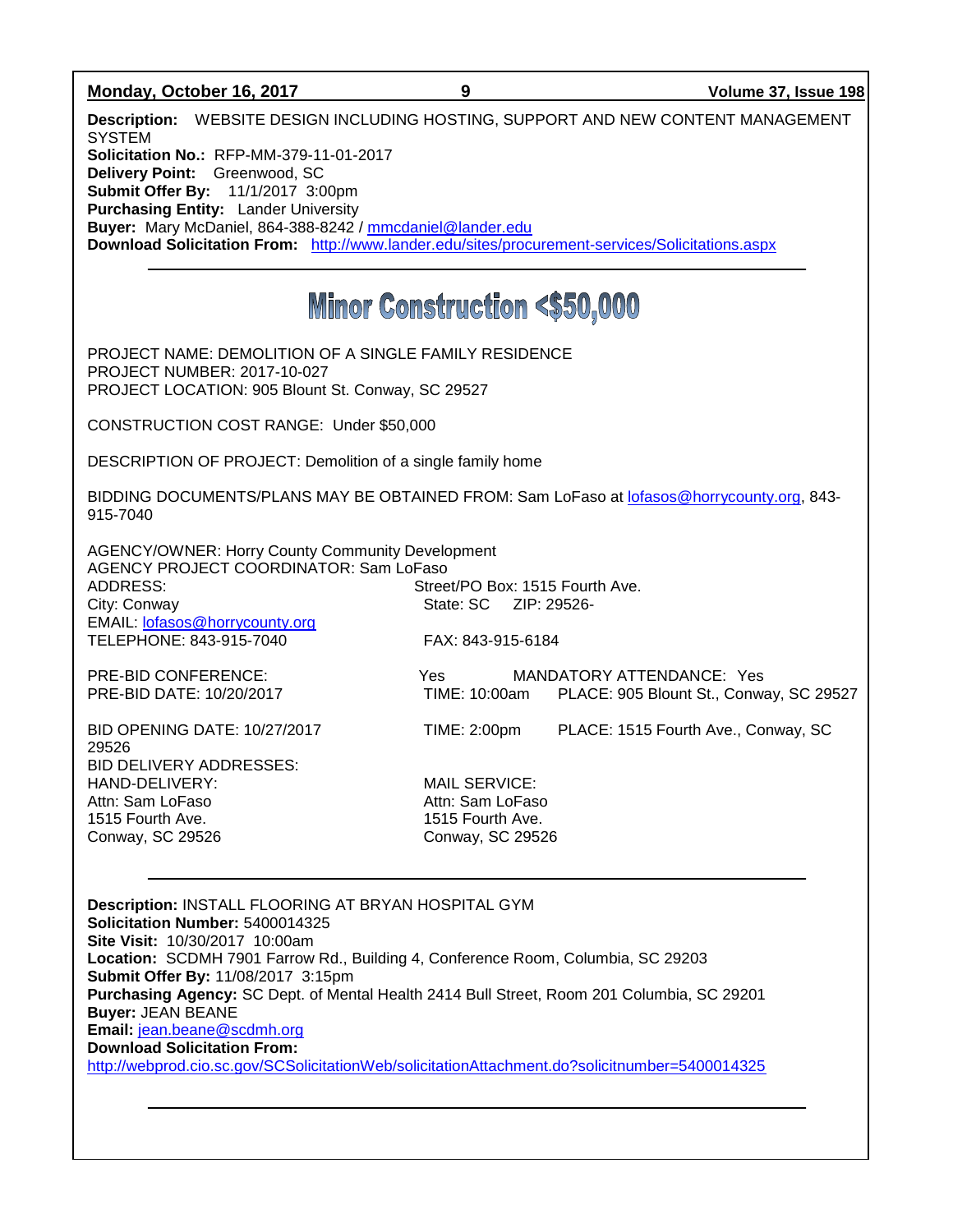### **Monday, October 16, 2017 10 Volume 37, Issue 198**

### Services

**Description:** WASTE WOOD REMOVAL **Solicitation Number:** 5400014380 **Submit Offer By:** 11/06/2017 10:00am **Purchasing Agency:** SC Department of Corrections 4420 Broad River Road Columbia, SC 29210 **Buyer:** BRITTANY DRIGGERS **Email:** [driggers.brittany@doc.state.sc.us](mailto:driggers.brittany@doc.state.sc.us) **Download Solicitation From:**  <http://webprod.cio.sc.gov/SCSolicitationWeb/solicitationAttachment.do?solicitnumber=5400014380>

**Description:** TURN-KEY FLOOR TILE REPLACEMENT **Solicitation Number:** 5400014258 **Site Visit:** 10/24/2017 10:00am **Location:** SCDHEC, Health Dept., 905 W. Greenwood St., Abbeville, SC 29620 **Submit Offer By:** 11/16/2017 2:30pm **Purchasing Agency:** SC DHEC 301 Gervais Street Columbia, SC 29201-3073 **Buyer:** LISA ROLAND **Email:** [ROLANDLD@dhec.sc.gov](mailto:ROLANDLD@dhec.sc.gov) **Download Solicitation From:** 

<http://webprod.cio.sc.gov/SCSolicitationWeb/solicitationAttachment.do?solicitnumber=5400014258>

### **PEE DEE COALITION SEEKS THE FOLLOWING FOR THE DURANT CHILDREN'S CENTER**

SCCAMRS-qualified Child Abuse Pediatric healthcare provider at a children's advocacy center to provide the following:

- Precept and provide clinical training for a minimum of three (3) days and/or at least ten (10) medical evaluations to the healthcare provider-in-training
- Upon completion of 10 exams, provide recommendations on the competency of the healthcare provider-intraining's skills and comfort with the mechanics of the exam is adequate for progression to the mentoring phase of training or the need for further clinical training has been identified.
- Complete and provide the SCCAMRS Verification of Clinical Clerkship Training for New Healthcare Providers form to SCCAMRS when the healthcare provider in training is prepared to enter the mentor phase of training.
- Establish a clinical mentorship with the SCCAMRS-qualified CAP healthcare provider where all medical reports and/or photographic documentation for a minimum of 150 medical examinations are to be reviewed and recommendations given to enhance skills and knowledge attained.
- Complete and submit form SCCAMRS Verification of Mentoring for New Healthcare Providers with appropriate signatures to the program office when the healthcare provide-in-training is deemed competent and has completed all requirements to provide care as a SCCAMRS trained healthcare provider.

Start-Up: Immediately upon approval of bid and sign contract by grantor.

End Date: Not to exceed 6/30/2018

Submit bid to Debbie Barrett at [dbarrett@peedeecoalition.org](mailto:dbarrett@peedeecoalition.org) no later than Monday, October 23, 2017.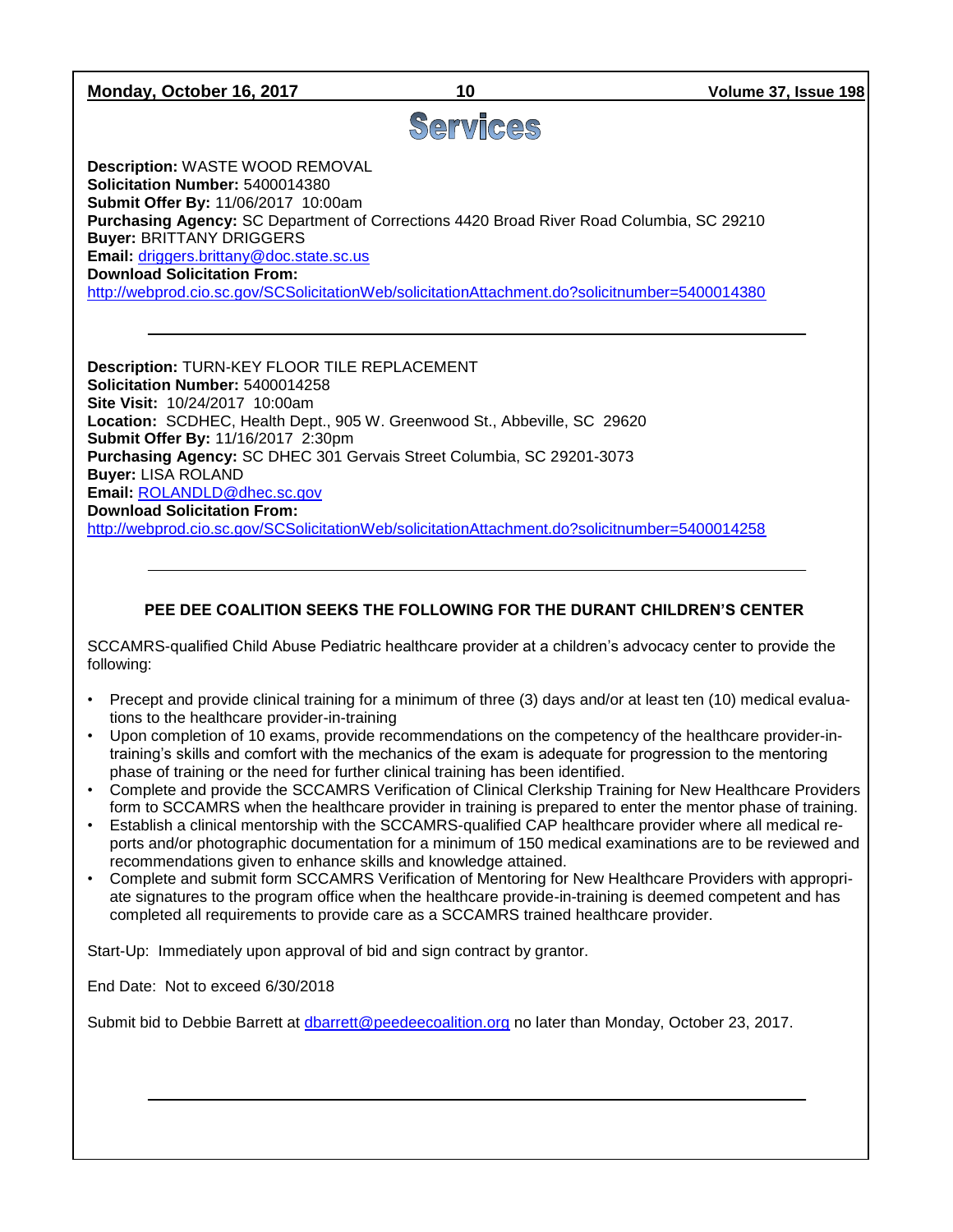**Monday, October 16, 2017 11 Volume 37, Issue 198**

# **Auditing Services**

### **PROFESSIONAL SERVICES (CPAs) -- AGREED-UPON PROCEDURES ENGAGEMENT**

County Magistrates Offices

Orangeburg County is requesting proposals from qualified firms of Certified Public Accountants (CPAs) to perform agree-upon procedures in the County Magistrates' Offices (5). The proposal document and all other information for this request can be found at www.orangeburgcounty.org under the Procurement/Solicitation link FY17-1027 "Professional Services-Agreed-Upon Procedures Engagement". Proposals are due by 3:00pm on Friday October 27, 2017, at the County Administrative Center, Basement Floor, Procurement Office, 1437 Amelia Street (29115) or PO Box 9000 (29116), Orangeburg, SC. No late proposals will be accepted. Orangeburg County has the right to accept or reject any/or all proposals. You may e-mail [jshuler@orangeburgcounty.org](mailto:jshuler@orangeburgcounty.org) if necessary.

### **TOWN OF ANDREWS -- REQUEST FOR PROPOSALS**

### **AUDIT SERVICES FOR THE GENERAL PURPOSE FINANCIAL STATEMENTS**

PART I.

The Town of Andrews, South Carolina is requesting proposals from qualified accounting firms of certified public accountants for the performance of audits of its basic financial statements for the fiscal years 2014-2015, 2015- 2016 and 2016-2017.

The audits must be performed in accordance with generally accepted auditing standards and include audit procedures to ensure that all laws and regulations have been complied with during the fiscal year. These audits are to be performed in accordance with auditing standards generally accepted in the United States of America, Government Auditing Standards issued by the Comptroller General of the United States, the Single Audit Act Amendments, the U.S. Office of Management and Budget (OMB) Circular A-133, (the Uniform Guidance) as applicable, and the requirements of the Government Accounting Standard Board.

The Town's fiscal year is from July 1 through June 30. Proposals should be made for the three fiscal years ending June 30 2015, 2016 and 2017. The Town shall not reimburse responding firms for any expenses incurred in preparing proposals in response to this request. The right is reserved to reject any or all proposals, to waive technicalities and to make such an award as is deemed in the best interest of the Town of Andrews.

PART II.

Proposals must be received by 12:00pm November 17, 2017. One hard copy and one electronic copy of the proposal must be sent to Town of Andrews, Attention: AUDIT PROPOSALS, PO Box 378, Andrews, SC 29510. Email: [townhall@townofandrews.sc.gov.](mailto:townhall@townofandrews.sc.gov)

Proposals submitted will be evaluated by the Mayor, Council and Administrator.

During the evaluation process, the members of this group reserve the right, where it may serve the Town's best interest, to request additional information or clarifications from proposers, or to allow corrections of errors or omission. At the discretion of the Town, firms submitting proposals may be requested to make oral presentations as part of the evaluation process.

The successful firm must purchase any required licenses and/or permits, including the Town's business license, prior to beginning work in the Town of Andrews.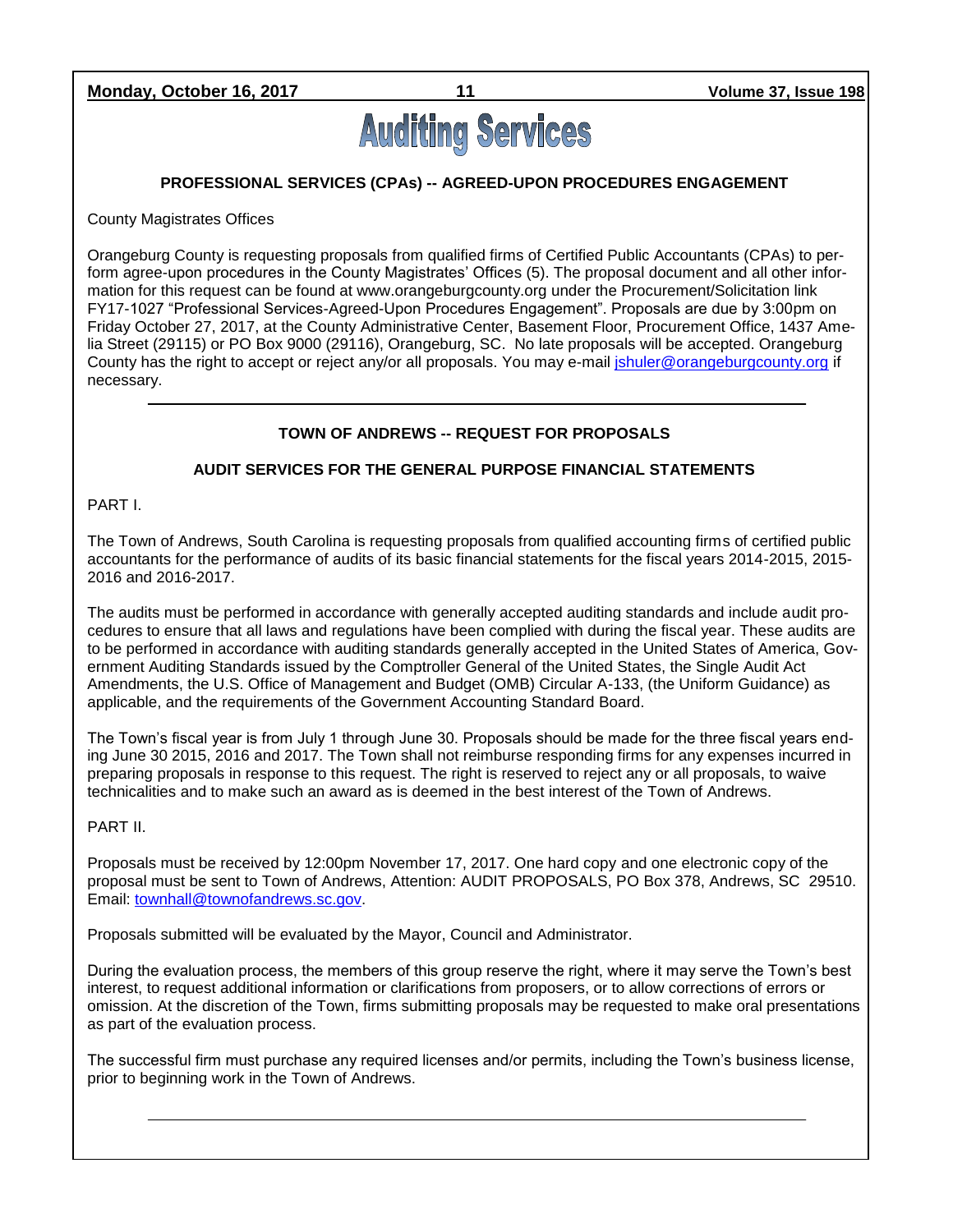| Monday, October 16, 2017                                                                                                                                                                                                                                                                                                                                                                                                                                                                     | 12                       | Volume 37, Issue 198                                                              |  |  |
|----------------------------------------------------------------------------------------------------------------------------------------------------------------------------------------------------------------------------------------------------------------------------------------------------------------------------------------------------------------------------------------------------------------------------------------------------------------------------------------------|--------------------------|-----------------------------------------------------------------------------------|--|--|
|                                                                                                                                                                                                                                                                                                                                                                                                                                                                                              | Supplies                 |                                                                                   |  |  |
|                                                                                                                                                                                                                                                                                                                                                                                                                                                                                              |                          |                                                                                   |  |  |
| <b>Description: SCDMH FOOD SERVICE BAGS</b><br>Solicitation Number: 5400014376<br>Submit Offer By: 10/25/2017 3:00pm<br>Purchasing Agency: SC Dept. of Mental Health 2414 Bull Street, Room 201 Columbia, SC 29201<br><b>Buyer: STEPHEN PULLIE</b><br>Email: slp24@scdmh.org<br><b>Download Solicitation From:</b><br>http://webprod.cio.sc.gov/SCSolicitationWeb/solicitationAttachment.do?solicitnumber=5400014376                                                                         |                          |                                                                                   |  |  |
| <b>Description: SCDJJ BLACK VELCRO TENNIS SHOES</b><br>Solicitation Number: 5400014308<br>Submit Offer By: 10/31/2017 2:00pm<br>Purchasing Agency: SCDJJ Purchasing 4650 Broad River Road Columbia, SC 29210-4016<br><b>Buyer: BARBARA WELLS</b><br>Email: BLMART@scdjj.net<br><b>Download Solicitation From:</b><br>http://webprod.cio.sc.gov/SCSolicitationWeb/solicitationAttachment.do?solicitnumber=5400014308                                                                          |                          |                                                                                   |  |  |
|                                                                                                                                                                                                                                                                                                                                                                                                                                                                                              |                          |                                                                                   |  |  |
| <b>Description: AUTOMOTIVE LUBRICANTS</b><br>Solicitation Number: 5400014381<br>Submit Offer By: 11/06/2017 10:00am<br>Purchasing Agency: SC Department of Corrections 4420 Broad River Road Columbia, SC 29210<br><b>Buyer: BRITTANY DRIGGERS</b><br>Email: driggers.brittany@doc.state.sc.us<br><b>Download Solicitation From:</b><br>http://webprod.cio.sc.gov/SCSolicitationWeb/solicitationAttachment.do?solicitnumber=5400014381                                                       |                          |                                                                                   |  |  |
| Description: FRESH PRODUCE AND PERISHABLE FOODS<br><b>Solicitation No.:</b><br>2018-010<br>Irmo, SC 29063<br><b>Delivery Point:</b><br>Submit Offer By: 10/27/2017 11:00am<br><b>Purchasing Entity:</b><br>School District Five of Lexington and Richland Counties, 1020 Dutch Fork Road, Irmo,<br>SC 29063<br>Lynda Robinson, 803-476-8140 / D5bids@lexrich5.org<br>Buyer:<br>Direct Inquiries To: D5bids@lexrich5.org<br><b>Download Solicitation From:</b><br>www.lexrich5.org/page/16458 |                          |                                                                                   |  |  |
| <b>Description:</b> FURNISH AND DELIVER GAMECOCK EARBUDS<br>Solicitation No.: USC-RFQ-3215-DG<br><b>Delivery Point:</b><br>University of South Carolina, Columbia SC<br>Submit Offer By: 10/24/2017 9:00am<br><b>Purchasing Entity:</b><br>SC, 29208<br>Buyer:<br>Dennis Gallman, 803-777-4115 / gallmand@mailbox.sc.edu<br><b>Download Solicitation From:</b>                                                                                                                               | http://purchasing.sc.edu | University of South Carolina Purchasing Department, 1600 Hampton Street, Columbia |  |  |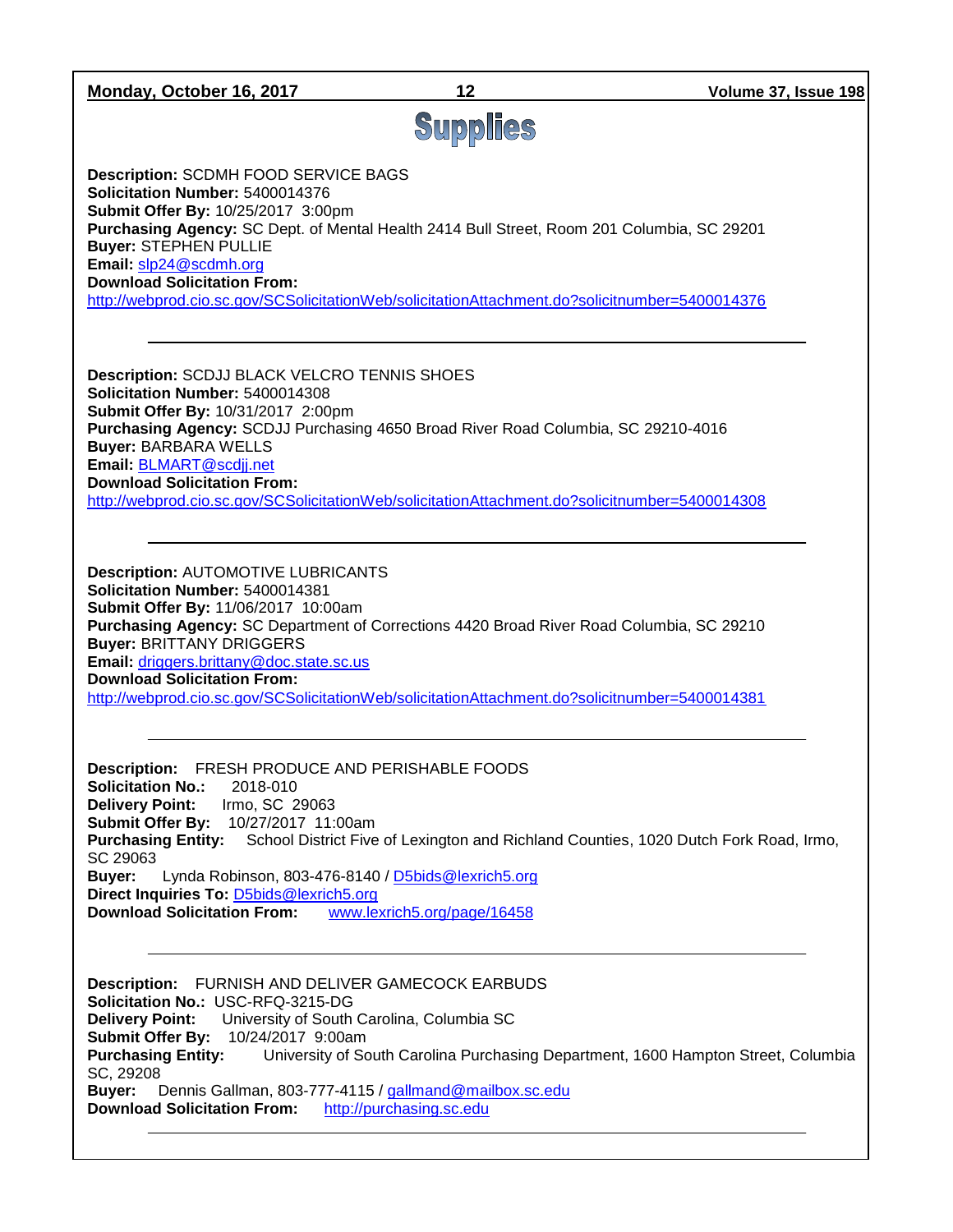**Monday, October 16, 2017 13 Volume 37, Issue 198**

# For Sale

### **REAL PROPERTY**

The State of South Carolina is accepting sealed bids for the sale of the following surplus properties through November 16, 2017.

1580 Turnbull Avenue, North Charleston, SC, 1.5± acres w/ 15,788 sf office building 2340 Avenue F, North Charleston, SC, 2.0± acres w/ 21,721 sf office/warehouse building

Contact the Department of Administration at 803-737-4636 or download Invitation to Bid at [www.admin.sc.gov/bids.](http://www.admin.sc.gov/bids)

**Description:** SALE OF (53) 18 INCH GARNET/RED CHAIRS, (1) 42 INCH SQUARE WOODEN TABLE, (2) 42 INCH ROUND WOODEN TABLES, AND (11) 46 INCH ROUND ADJUSTABLE HEIGHT TABLES, ALL USED IN AN ELEMENTARY SCHOOL MEDIA CENTER **Solicitation Number:** 17-027 **Submit Offer By:** Auction Closes on October 31, 2017 at 8:00pm **Purchasing Agency:** Fort Mill School District Four, 2233 Deerfield Drive, Fort Mill, SC 29715 **Direct Inquiries To:** Auctions are advertised on GovDeals at [www.govdeals.com](http://www.govdeals.com/)

**Description:** SALE OF A LOT OF (76) FORTRESS MOBILE DVRS, MULTIPLE MODEL NUMBERS, W/ 4 INFRARED CAMERAS EACH AND ALL WIRING, PULLED FROM BUS FLEET DURING THE 2014-15 SCHOOL YEAR. EQUIPMENT WAS ORIGINALLY INSTALLED ON SCHOOL BUSES BETWEEN 2008-2010. ALL ITEMS WERE IN WORKING CONDITION WHEN THEY WERE REMOVED FROM THE BUS FLEET. IN ADDITION, WE ARE ALSO SELLING (1) ELECTRONICS CHARGING CART THAT IS NO LONGER WORKING, AND (1) LAWNMOWER REPAIR HOIST AND STAND THAT IS NO LONGER BEING USED IN OUR DISTRICT

**Solicitation Number:** 17-028 **Submit Offer By:** Auction Closes on October 31, 2017 at 8:00pm **Direct Inquiries To:** Auctions are advertised on GovDeals at [www.govdeals.com](http://www.govdeals.com/)

# **SCBO Notices**

### **SOUTH CAROLINA ASSOCIATION OF GOVERNMENTAL PURCHASING OFFICIALS**

SCAGPO is currently registering members and vendors for our Annual Professional Development Forum & Trade Show currently scheduled for November 15-17, 2017. Pre-Forum events begin on Tuesday November 14, 2017. Historically, vendor participants have met and networked with over 200 Public Procurement professionals from State and Local Government entities through our Vendor Trade Show, Networking Socials, and complimentary educational sessions. This year's event will occur at the Myrtle Beach Marriott Resort & Spa. Registration and hotel information is available on our website: [http://scagpo.org/meetinginfo.php?id=53&ts=1487195123.](http://scagpo.org/meetinginfo.php?id=53&ts=1487195123)

This event is a favorite for many of our vendors. Please review previous meeting information for information on previous events.